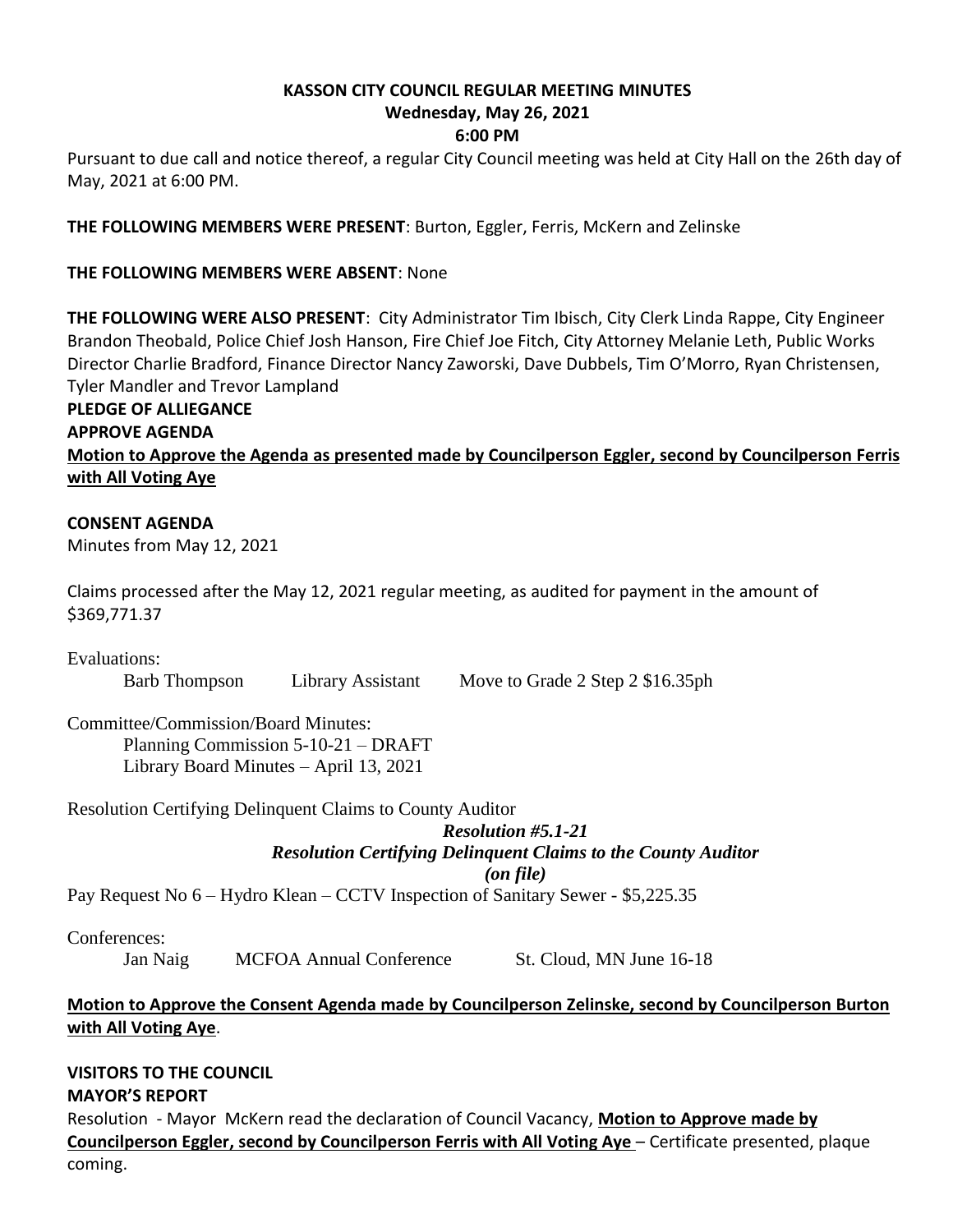### *Resolution #5.2-21 A Resolution Declaring a Kasson City Council Vacancy (on file)*

Appointment of new Councilmember, Ryan Christensen will be sworn in at the June 9 Council Meeting.

Thanked the Fire Department Personnel for the great videos, the third one has been released today.

#### **PUBLIC FORUM**

#### **PUBLIC HEARING**

#### **COMMITTEE REPORT**

**Davidson Variance** – Administrator Ibisch gave background on variance and public hearing was held at Planning Commission on Monday, May 24. This is for a single family home on an infill lot in the historic/tradition district. It is not our intention to do variance after the fact but changes were made. Councilperson Burton stated that the house is built and on a trailer in Wausau and was built to the specifications. Councilperson Ferris wanted to know why the inspector didn't catch this. What are we going to do to make sure this doesn't happen again. They have not stopped building. We need to find out who is responsible for measuring lot lines. Councilperson Eggler has a problem with them continuing to build before this is passed. The foundation was prebuilt and house was prebuilt. We have to figure out a way to not have this happen again. Councilperson Eggler wants to make sure that the fire wall is put in place. The Council wants to review the contract with Construction Management Services to see if they are responsible for measuring lot lines. The Council agreed that they do not want to set a precedent by approving this. Councilperson Zelinske stated that the City Voted for a variance for a house on an empty lot and this is filling an eye sore of a burned out house. Councilperson Ferris would like to send the public hearing notices in the usps mail the same day that it is sent to the newspaper for publication.

#### **Motion to Approve based on the Planning Commission's Recommendation made by Councilperson Burton, second by Councilperson Zelinske. Aye: Zelinske and Burton Nays: Eggler, Ferris and McKern Motion Failed**

City Attorney suggested sending a letter stating to cease and desist. Administrator Ibisch will contact him directly after the meeting tonight.

### **Kasson Meadows 7th**

**CAS Kasson Meadows 7th Final Plat** – within the development agreement is the construction of 22nd St NE. Mayor McKern stated that 22<sup>nd</sup> St NE has already been approved to be there and go through. We do not own the land to the west or north and those are not viable options and this needs to be done to be able to reconstruct 10<sup>th</sup> Ave NE. The City will consider putting in the flashers on the trail and striping and putting a sign stating emergency vehicles only. Councilperson Ferris asked if there was other things to do to make people know that the trail will be crossing a street. Engineer Theobald stated that it will be obvious on the trail that it will be crossing a street. Councilperson Burton added that comments and emails were taken into consideration.

Final Plat Maps

**Resolution Approving Final Plat** – **Motion to Approve the Resolution made by Councilperson Zelinske, second by Councilperson Eggler with All Voting Aye.**

> *Resolution #5.3-21 Resolution Approving Kasson Meadows 7th Final Plat (on file)*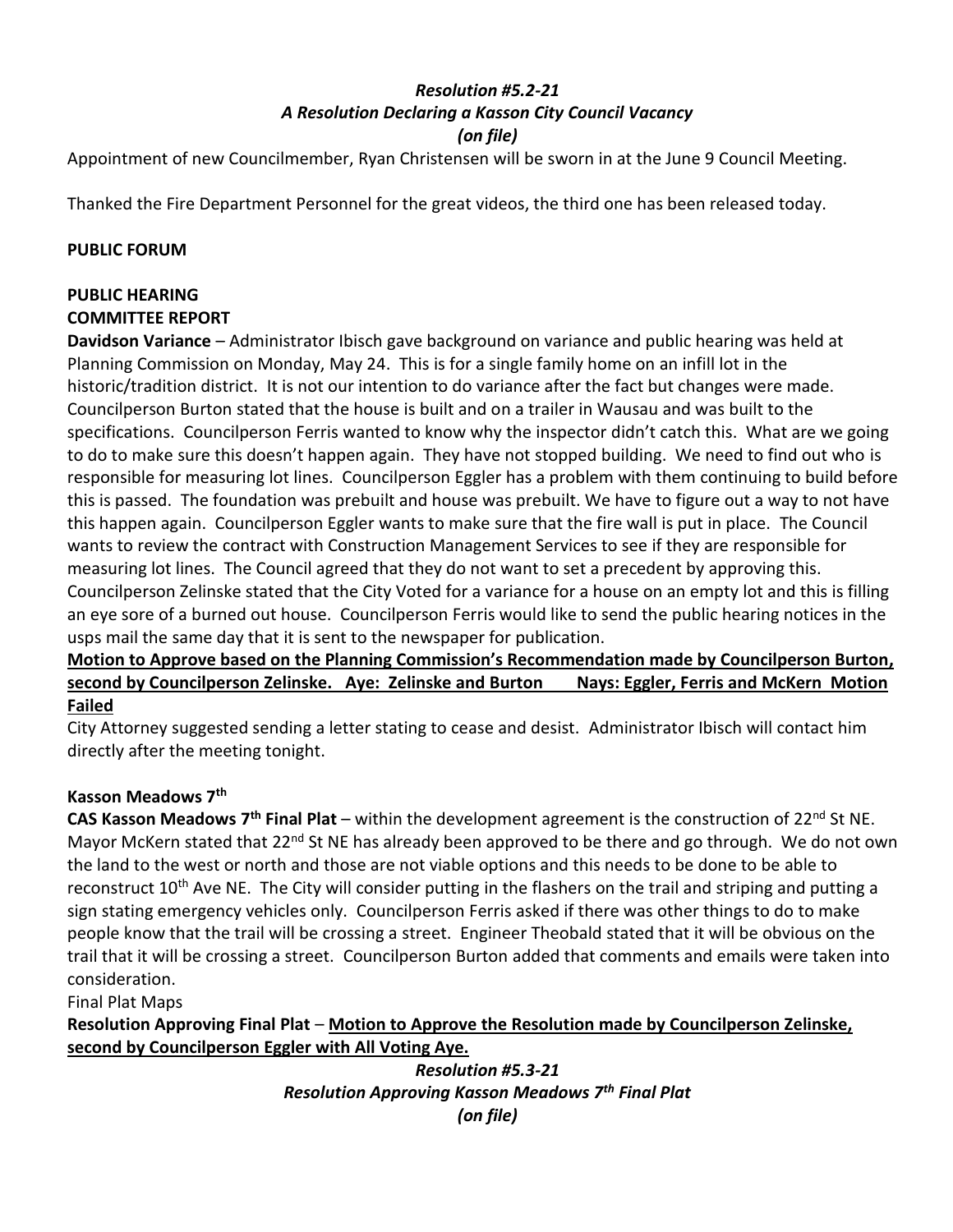**Development Agreement including 22nd St NE** – there was discussion regarding the proration of the development fees since the cost is small and tying into Little's Subdivision. The staff recommendation is to add "building permits and certificates of occupancy will be held if 22<sup>nd</sup> St NE is not completed by July 15, 2021".

**Motion to Approve the Development Agreement with the Staff Recommendation of no building permits or certificates of occupancy will be issued if 22nd St. NE is not completed by July 15, 2021, made by Councilperson Burton, second by Councilperson Eggler with All Voting Aye.**

**EDA Letter of Support** – the EDA has been dealing with a potential partner to development multi-family housing on the south side of town and need the Council to sign the letter to approve of the tax credits. Administrator Ibisch stated that this can go back to the EDA and it can come back to council on June 9.

# **OLD BUSINESS**

# **NEW BUSINESS**

**CAS Roof Maintenance and Tentative Agreement** – Administrator Ibisch stated that this is a contract and budget for preplanned maintenance and if there is a larger repair they bring that to staff. Public Works Director Bradford stated that just the other day there was water running in the store from the roof and Schwickerts was there.

# **Motion to Approve with the Additional Option made by Councilperson Zelinske, Councilperson Eggler with all Voting Aye.**

# **ADMINISTRATOR'S REPORT**

**Administrator's Report** – Administrator Ibisch went through his report informed the Council that there should be a special legislative session coming up.

**Covid Letter to Staff** – The letter that went to staff was presented.

**Rules for American Recovery Act Funds** – Administrator Ibisch stated that the City will be getting some funds but that has not been worked out yet.

**Canisteo Orderly Annexation Agreement** – there was a meeting today with Canesteo Township Officers and they were receptive to working out an agreement.

# **ENGINEER'S REPORT**

**PERSONNEL**

**Recommendation Hire Firefighters** – **Motion to Hire the Four Fire Fighters recommended by the Fire Chief; Brandon Chalstrom, Collin Hagedorn, Collin Hofsculte, and Bradley Patton, made by Councilperson Ferris, second by Councilperson Burton with All Voting Aye.**

**Resignation of Part Time Police Officer** - **Motion to Accept the Resignation of Chris Purdue and thanked him for his service, made by Councilperson Eggler, second by Councilperson Ferris with All Voting Aye.**

**Recommendation to Hire Full Time Public Works/Streets/Parks Worker** – **Motion to Hire Ben Langan for the Fulltime Streets/Parks Worker made by Councilperson Zelinske, second by Councilperson Ferris with All Voting Aye**

**Kyle Wheeler Progress report** – FYI from request at the last meeting.